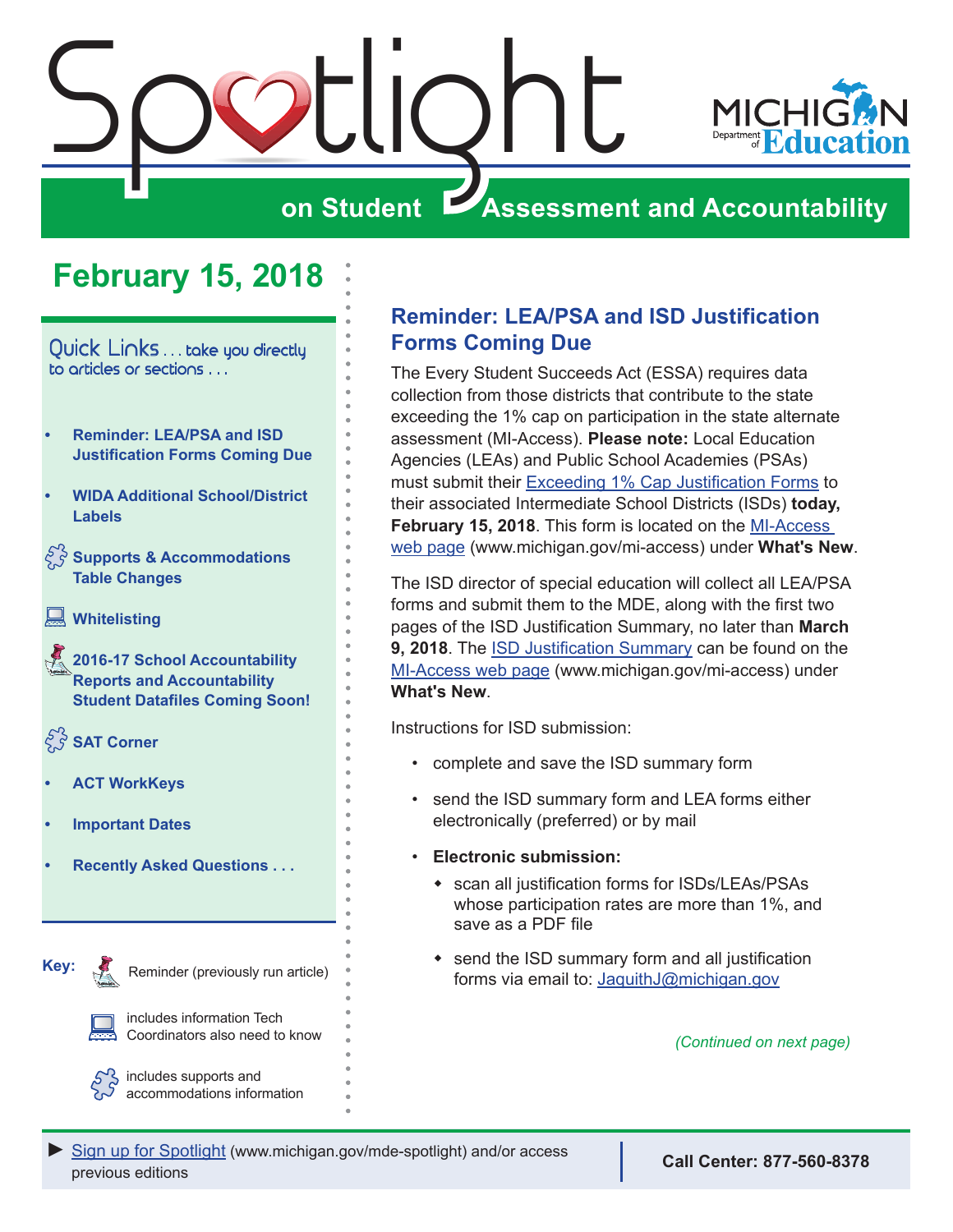#### <span id="page-1-0"></span>• **Mail submission:**

- $\bullet$  print the ISD summary form and make copies of all justification forms for ISDs/LEAs/PSAs whose participation rates are more than1%
- $\bullet$  create a hard copy packet with the ISD summary form as the cover page, followed by a copy of each justification form
- $\bullet$  Mail to:

John Jaquith Assessment Consultant for Students with Disabilities Office of Educational Assessment and Accountability 608 W. Allegan Street, Second Floor P.O. Box 30008 Lansing, MI 48909



## **WIDA Additional School/District Labels**

Most schools and districts should have received an adequate supply of School/District Labels. However, if schools and districts need to order additional labels, districts MUST send an e-mail to [mde-oeaa@](mailto:mde-oeaa%40michigan.gov?subject=) [michigan.gov](mailto:mde-oeaa%40michigan.gov?subject=) with the following information in order for OEAA to request a shipment of those materials from DRC:

- District Name
- School Name
- Quantity of School/District Label Sheets  $(1 \text{ Sheet} = 10 \text{ Labels})$

## $\sqrt{3}$  Supports & Accommodations Table **Changes**

Educators should note a few small changes to this year's [Supports & Accommodations Table](http://www.michigan.gov/documents/mde/M-STEP_Supports_and__Accommodations_Table_477120_7.pdf) located on each assessment web page.

#### **General removal**

• All references to Performance Tasks were removed because these item and tasks types were removed from the Spring 2018 assessments.

#### **M-STEP ELA**

- The use of the following tools was tied to Performance Tasks. The tools were removed along with the Performance Tasks:
	- $\bullet$  dictionary
	- $\bullet$  thesaurus
	- non-electronic word-to-word bilingual dictionary

#### **ACT WorkKeys**

• A number of new supports for English learners are now available.

**Call Center: 877-560-8378** (select appropriate option) for assistance with assessment or accountability issues

February 15, 2018 **[Quick Links](#page-0-0)** / **[SAT Corner](#page-3-1)** / **[ACT WorkKeys](#page-4-1)** / **[Important Dates](#page-5-1)** / **[RAQ](#page-6-1)** 2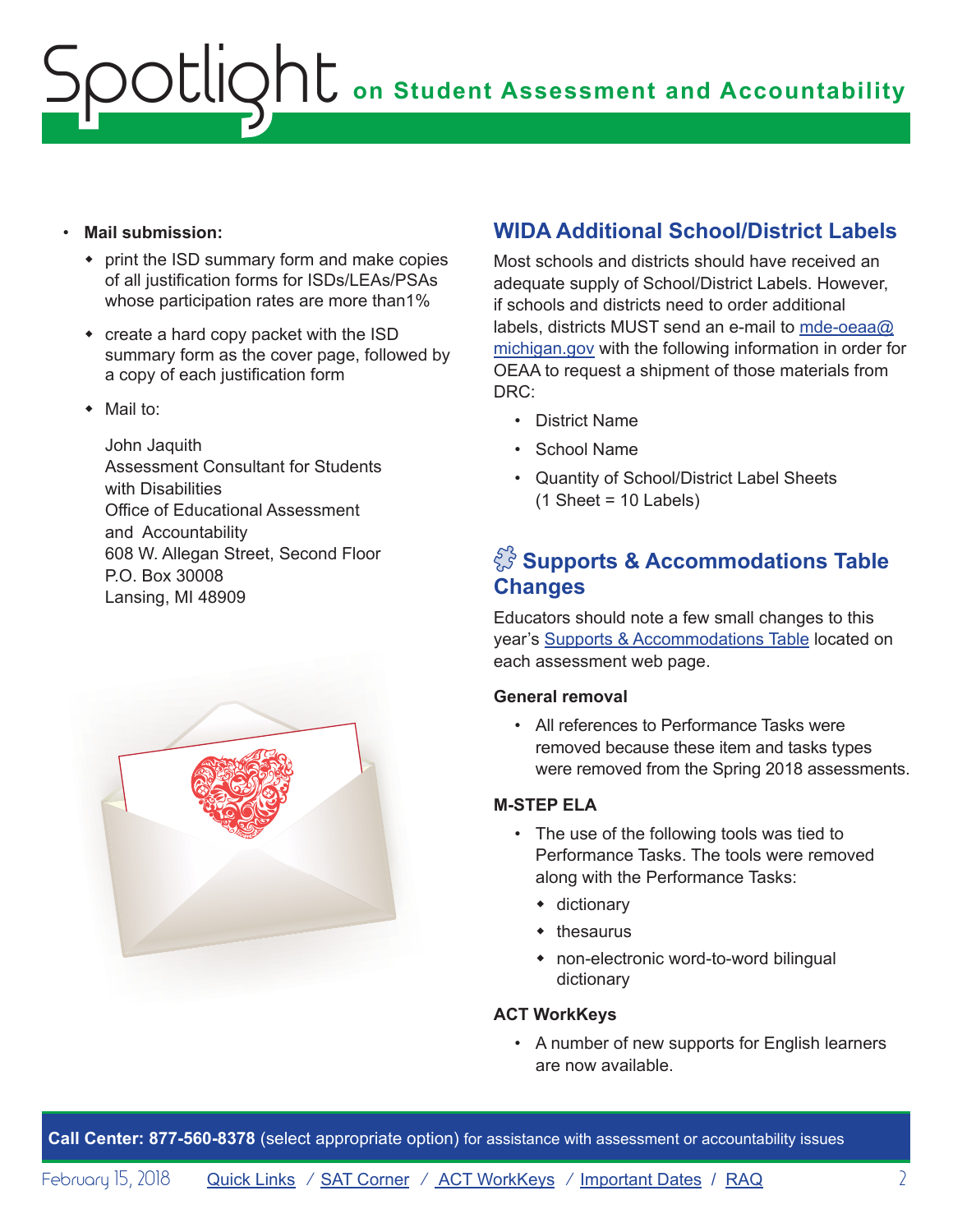## <span id="page-2-0"></span> **Whitelisting**

When testing online, your firewall or content filters may stop testing data unless you either allow INSIGHT traffic to bypass them or whitelist the addresses INSIGHT is trying to reach. If you have multiple layers of protection, please remember to update the whitelist on all of them. The following list covers WIDA, M-STEP, MI-Access, and Early Literacy and Mathematics Benchmark testing with a port/protocol of 80/http and 443/https for all:

- mi-insight-client.drcedirect.com
- insight.drcedirect.com
- mi.drcedirect.com
- www.drcedirect.com
- wbte.drcedirect.com
- dtk.drcedirect.com
- api-gateway-cloud.drcedirect.com
- api-gateway.drcedirect.com
- cdn-content-prod.drcedirect.com
- cdn-download-prod.drcedirect.com
- drc-wbte-prod.s3.amazonaws.com
- wida-insight.drcedirect.com
- wida.drcedirect.com
- www.wida-ams.us

If you can whitelist wildcard addresses, DRC recommends whitelisting \*.drcedirect.com.

# Reminders **2016-17 School Accountability Reports and Accountability Student Datafiles Coming Soon!**

In the coming weeks, the MDE will give authorized users of the Secure Site access to preview the new Michigan School Index System reports and accountability student datafiles with 2016-17 school year results. The Michigan School Index System was developed to comply with the accountability requirements set forth in the Every Student Succeeds Act of 2015 (ESSA). Authorized users of the Secure Site will be able to download accountability student datafiles and aggregate school-level reports.

Aggregate reports will include an overall school index value, ranging from 0-100, that indicates performance across subgroups in multiple data components. Overall school index values will be used for identifying schools for state and federal supports. More information and supporting resource materials will be provided at that time.

See the original article in the February 8, 2018 Spotlight for more details.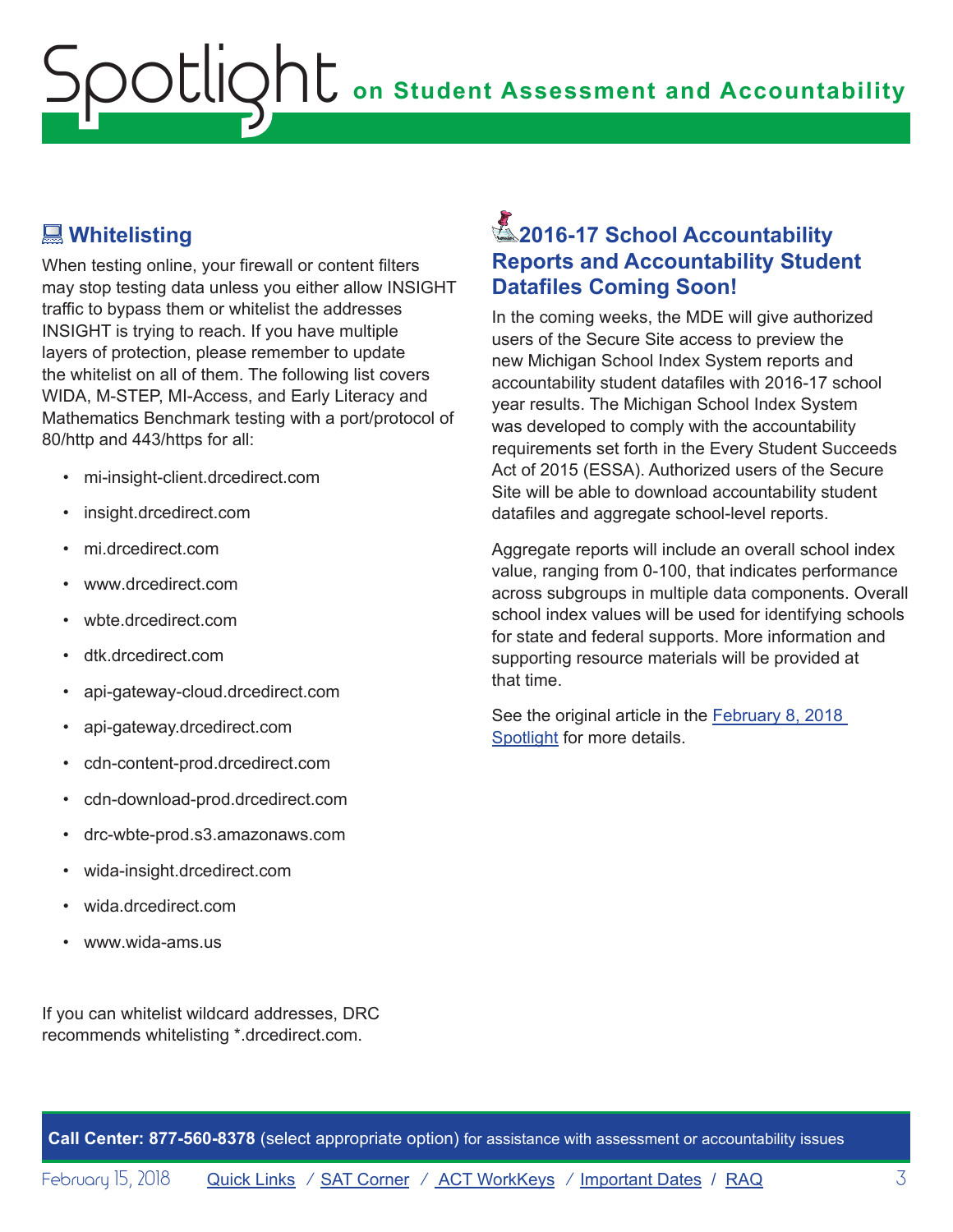# <span id="page-3-1"></span>SAT Corner

<span id="page-3-0"></span>Spotlight

 *Information on SAT*™*, PSAT 8/9*™*, and PSAT10*™ *provided by the College Board*

### **Questions about Spring PSAT 8/9, PSAT 10, or SAT?**

- call the Michigan Educator Hotline: 866-870-3127 (select Option 1)
- email [michiganadministratorsupport@](mailto:michiganadministratorsupport%40collegeboard.org?subject=) [collegeboard.org](mailto:michiganadministratorsupport%40collegeboard.org?subject=)

### **Manuals**

The Spring 2018 SAT with Essay, PSAT 10, and PSAT 8/9 for 9th grade Michigan-specific manuals are currently posted for review on the [MME web](www.michigan.gov/mme)  [page](www.michigan.gov/mme) (<www.michigan.gov/mme>). The first printed copies arrive the week of February 19, 2018.

# $\hat{E}^{\hat{S}}$  **Accommodations**

The accommodations request deadline is **February 19, 2018**. For students who are new to your school, are newly classified at an eligible grade level, or have a new (or changed) diagnosed disability, you can request accommodations until **March 9, 2018**. The Services for Students with Disabilities (SSD) department will prioritize the review of any additional requests submitted by this date for the reasons listed. SSD coordinators should contact the Michigan Educator Hotline for any emergency requests that may occur after March 9, 2018.

SSD Coordinators should continue to monitor the status of accommodation requests in the SSD Dashboard to be sure students are only provided accommodations that are approved for their use.

The College Board will "ship to pending," which means that we will send accommodated materials for all students in the **pending approval** status in the chance that an approval is made before test day. Receipt of materials does **not** mean the accommodation was approved; please check the SSD Dashboard to ensure that the accommodation was approved before using the accommodated materials.

## **Pre-ID Labels**

The deadline to receive pre-printed Pre-ID labels passed on February 13, 2018. For students preidentified after February 13, 2018, schools will need to locally print Pre-ID labels for each student to be placed on the student's answer sheet. Pre-ID labels are required on each answer sheet for students taking the PSAT 8/9 for 9th grade, PSAT 10, and SAT with Essay.

## **Test Material Orders**

Schools do not need to order test materials. The number and type of test materials that are sent to schools is determined by the number of students pre-identified in the Secure Site by February 13, cross-referenced with the accommodation requests in SSD Online. Schools that need additional standard materials can order them in the Secure Site during the additional material order window in March. More information about this window will be available closer to when it opens.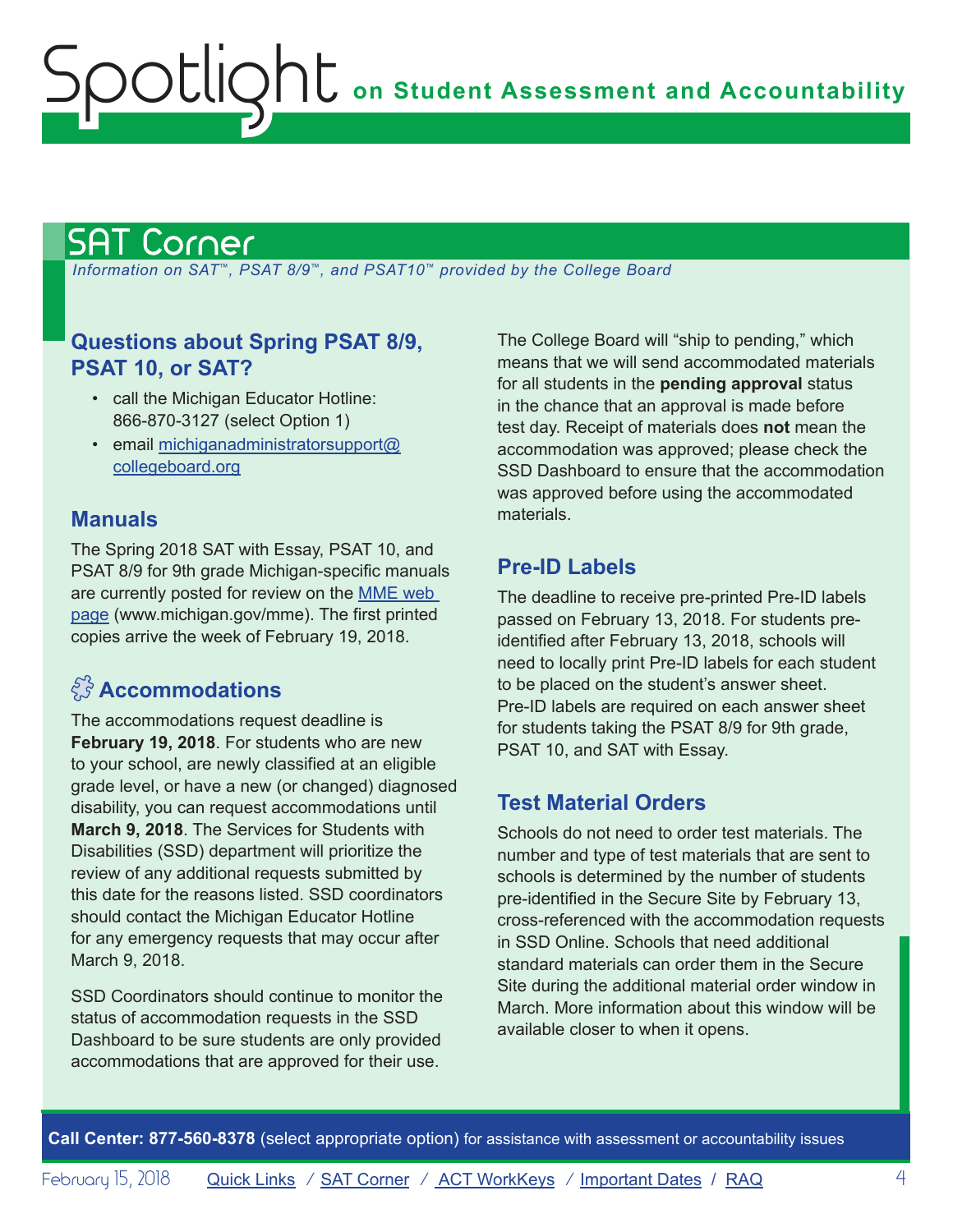<span id="page-4-1"></span><span id="page-4-0"></span>

 *Information on ACT WorkKeys® provided by the ACT*®*.*

### **ACT WorkKeys Question & Answer Webinars**

The audio recording and the PowerPoint presentation from the February 6, 2018 Q&A webinar has been posted to the [ACT hosted](http://www.act.org/stateanddistrict/michigan)  [website](http://www.act.org/stateanddistrict/michigan) ([http://www.act.org/stateanddistrict/](http://www.act.org/stateanddistrict/michigan) [michigan\)](http://www.act.org/stateanddistrict/michigan) in the **Preparation** stage under [Test](https://www.act.org/content/dam/act/unsecured/documents/RecordedWebinar-MIWorkKeysTestAdminQandA1.pdf)  [Administration Training Q&A Webinar.](https://www.act.org/content/dam/act/unsecured/documents/RecordedWebinar-MIWorkKeysTestAdminQandA1.pdf)

ACT will be hosting a second optional Workkeys Q&A webinar on **Tuesday, March 20, 2018** from **3:30-4:30 PM**. You must register for the session (act.ilinc.com/register/bwtkkjx). Registration must be completed 48 hours prior to the session date. The session will be recorded and posted to the [ACT hosted website \(http://www.act.org/](http://www.act.org/stateanddistrict/michigan) [stateanddistrict/michigan\)](http://www.act.org/stateanddistrict/michigan) in the **Preparation** stage, for those unable to attend.

### **Contacting ACT**

If you have questions, you may:

- 1. contact ACT via the [Contact Us web page](http://www.act.org/aap/state/contact.html) (<www.act.org/aap/state/contact.html>)
- 2. call ACT at 800-553-6244 9:30 AM – 6:00 PM ET
	- standard time: ext. 2800
	- accommodations: ext. 1788
- 3. email accommodations questions to [ACTStateAccoms@act.org](mailto:ACTStateAccoms%40act.org?subject=)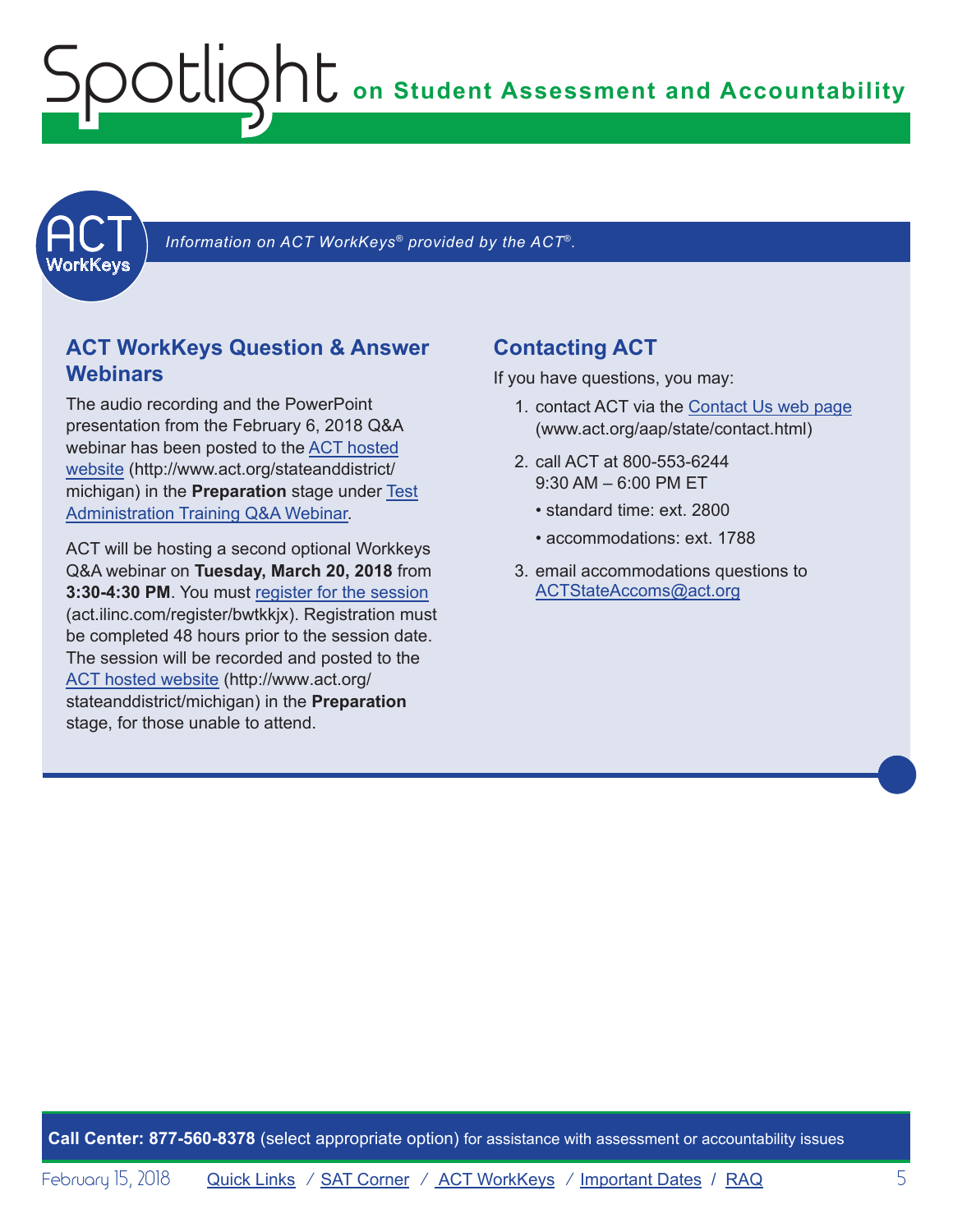# <span id="page-5-1"></span><span id="page-5-0"></span>**Important Dates**

# **Approaching Deadlines!**

#### **February 19, 2018:**

• **SAT**, **PSAT 10**, **PSAT 8/9** College Board accommodation request window **DEADLINE**

#### **February 19, 2018:**

• **SAT**, **PSAT 10**, and **PSAT 8/9** state-allowed accommodation request window **DEADLINE**

## **February 2018**

#### **Now – February 26, 2018:**

• **M-STEP**, **MI-Access**, and **Early Literacy & Mathematics Benchmark** – place students in online test sessions through the Secure Site

#### **Now – March 8, 2018:**

• **M-STEP, MI-Access,** and **Early Literacy & Mathematics Benchmark** Alternate INSIGHT Availability Request window for schools that hold regular instructional hours after 4:00 PM and plan to schedule test sessions that extend beyond 4:00 PM

#### **Now – May 22, 2018:**

• **M-STEP** and **MI-Access** Off-Site Test Administration Request window for individual students, such as homebound or expelled with service students – submit request here

#### **February 5, 2018 – March 23, 2018**

• **WIDA ACCESS for ELLs** and **WIDA Alternate ACCESS for ELLs** testing window

### **March 2018**

#### **March 20, 2018, 3:30–4:30 AM:**

• **ACT WorkKeys** Q&A Session - pre-registration is required: act.ilinc.com/register/bwtkkjx

#### **Now – March 23, 2018:**

• **WIDA** AMS Test Setup Available

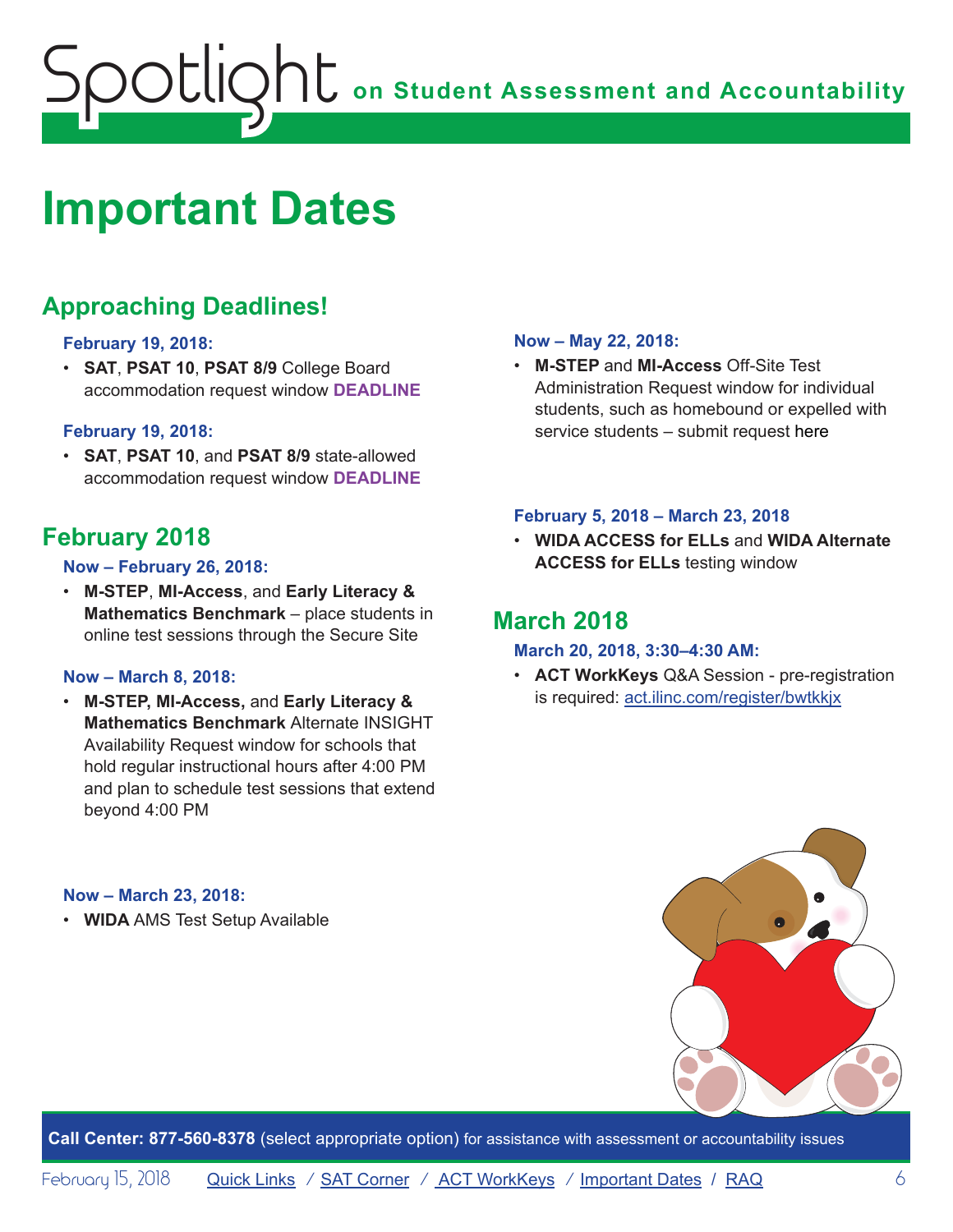# <span id="page-6-1"></span><span id="page-6-0"></span>**Recently Asked Questions . . .**

#### **When will we have access to eDIRECT to manage the M-STEP, MI-Access, and Early Literacy and Mathematics test sessions?**

eDIRECT will be available for online test administration tasks beginning March 9, 2018.

#### **Is the Early Literacy and Mathematics Benchmark Assessment (K-2) required?**

The Michigan Department of Education (MDE) is providing updated guidance to districts related to the assessments given in the earliest grades – kindergarten, first, second, and third.

Beginning in 2017-2018, the third-grade reading law requires that students in grades K, 1, 2, and 3 be given an English Language Arts (ELA) assessment within the first 30 days of school. The assessment must be from the MDE-approved list of initial assessments and should be administered three times a year to assure students are on target to pass the third-grade summative assessment (M-STEP). The Michigan Early



Literacy and Mathematics Benchmark Assessments are provided at no cost and are on the approved list of initial assessments. Students who display a deficiency will need to be given an extensive assessment from the list of MDE-approved extensive assessments. These assessments provide a more in-depth look at student ability and will produce support for the placement of students into intervention tiers.

For 2017-2018, district/schools can choose to administer any assessment from the MDE-approved list of initial assessment and the ELA benchmark requirement for students in grades K, 1, and 2 will be fulfilled.

Districts should continue to administer benchmark assessments in mathematics to students in grades K, 1, and 2. MDE provides the Michigan Early Literacy and Mathematics Benchmark Assessments in the fall and the spring, or districts may choose to use a different benchmark assessment tool for mathematics. If a district chooses to administer a benchmark assessment other than the MDE-developed Michigan Early Mathematics Benchmark Assessment, it is the district's responsibility to ensure their selected benchmark assessment meets both the definition and criteria of benchmark assessments set by MDE.

Additional details are provided in the [Updated](http://www.michigan.gov/documents/mde/Revised_Guidance_on_Early_Literacy_and_Mathematics_Benchmark_Assessments_Final_9.28.17_ada_602853_7.pdf)  [Guidance on Early Literacy and Mathematics](http://www.michigan.gov/documents/mde/Revised_Guidance_on_Early_Literacy_and_Mathematics_Benchmark_Assessments_Final_9.28.17_ada_602853_7.pdf)  [Benchmark Assessments.](http://www.michigan.gov/documents/mde/Revised_Guidance_on_Early_Literacy_and_Mathematics_Benchmark_Assessments_Final_9.28.17_ada_602853_7.pdf)

The guidance document, as well as additional information regarding Early Literacy and required assessments can be found on the [Early Literacy and](www.michigan.gov/earlylitandmath)  [Mathematics Benchmark Assessments web page](www.michigan.gov/earlylitandmath) ([www.michigan.gov/earlylitandmath\)](www.michigan.gov/earlylitandmath).

#### *(Continued on next page)*